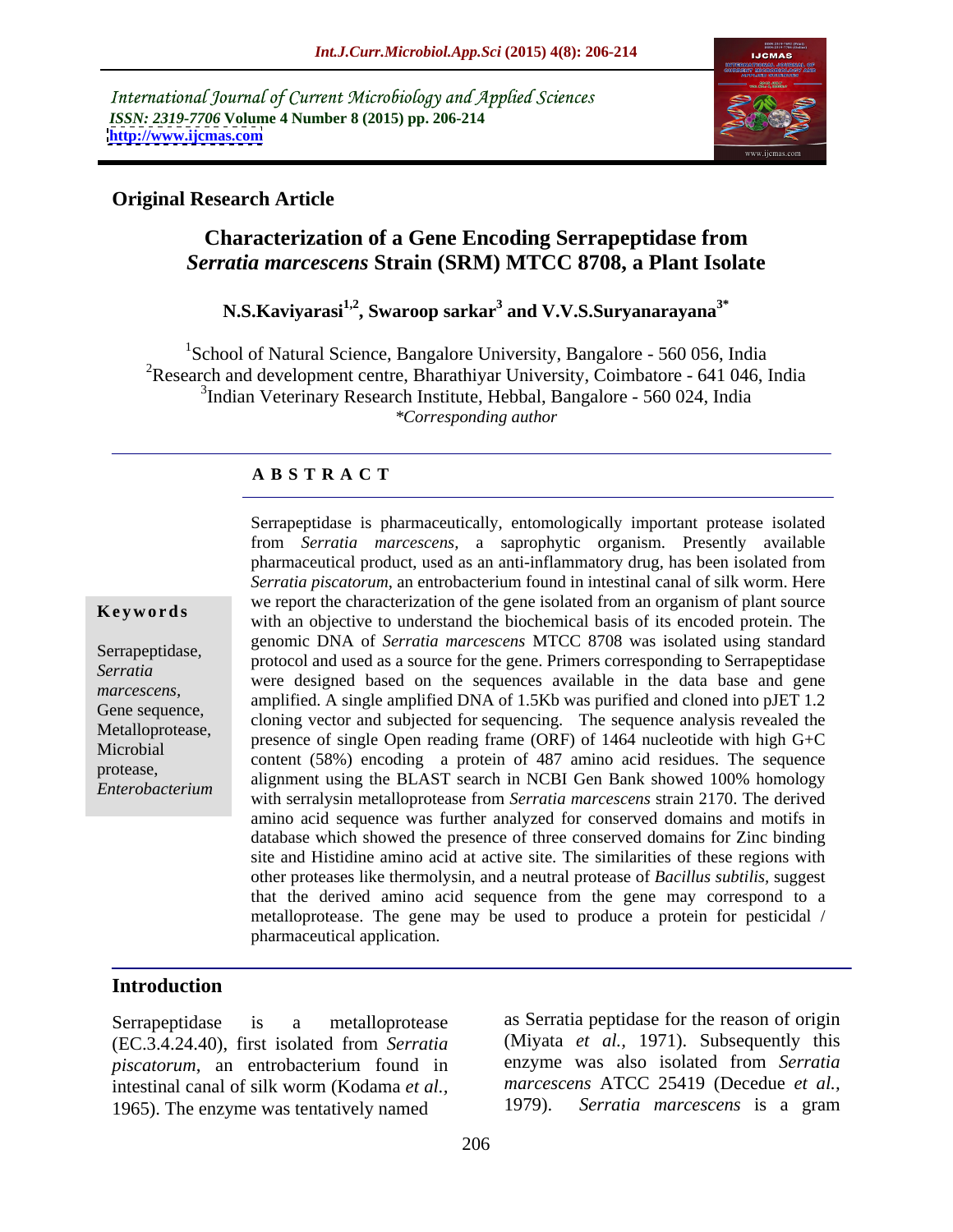pink / red colony (Grimont and Grimont, have no problem for getting regulatory 1984). It is omnipotent, found in water, soil, approval for subsequent application. bathtub, and sink etc. (Bayona *et al.,* 2008

clinical strains of *Serratia* species produce more than four proteases. The major metalloprotease (51 Kda) has anti **Materials and Methods** inflammatory activity. This enzyme breaks down the protein debris which includes **Isolation of genomic DNA** toxins and other molecules released in inflammation (Yamasaki *et al.,* 1967). It acts especially on dead cells such as scar tissue, blood clot, cyst, mucus (Nakamura *et al.,* 2003), arterial plaque and inflammated cells. Dr. Hans Nieper identified the wonderful property of serrapeptidase and subsequently named it as 'Miracle Enzyme', which can be used to dissolve blood clots and shrink/ diminish varicose veins (Alexander III and and Eagle-Oden, 1999). After having identified the potentiality of serrapeptidases in pharmaceutical applications, attempts have been made to isolate and purify the major protease for subsequent use not only as therapeutic agent but also in insecticidal application (Mohankumar and Hari Krishna mixed vigorously for 15 seconds. The Raj, 2011; Tao *et al.,* 2007; Nakahama *et al.,* 1986). However the conventional methods of isolating from the parent organism have several limitations like, high cost involvement, due to low amount present in the culture. Also possible presence of impurities may cause problems in containing DNA was discorded The against application. More over purification to homogeneity is not possible by conventional methods of isolation from the cultured impurities was purified by adding  $300 \mu L$  or organism, and homogenous preparation is needed for above applications and also for conducting further studies on its contribution at  $\frac{1}{2}$  conducting further studies on its characterization. Thus the well known

negative entrobacteria characterized by its rDNA approach is ideal, need based and will have no problem for getting regulatory approval for subsequent application.

2009). A few species of entrobacteria secrets As a preliminary step in present work, the protease extracellular, one such species is egene of serratiopeptidase was amplified *Serratia marcescans* (Schmitz and Braun, from genome of *Serratia marcescens* MTCC 1985).<br>
8708 (Selvakumar *et al.*, 2008) and cloned<br>
and sequenced. The sequence was further<br>
According to Matsumoto *et al.* (1984) analy from genome of *Serratia marcescens* MTCC 8708 (Selvakumar *et al.,* 2008) and cloned and sequenced. The sequence was further analyzed by bioinformatics tools to understand its characteristic features.

## **Isolation of genomic DNA**

Genomic DNA used in this study was isolated from *Serratia marcescens* strain SRM MTCC 8708 isolated from flowers of summer squash (*cucubita pepa*). Genomic DNA was isolated by using Tri-Xtract (G- Biosciences St. Leuis, Mo, USA) as per manufacturer's protocol. Briefly, single colony of the bacteria was inoculated in LB broth and grown over night. About  $1X10<sup>7</sup>$ 7 (2 mL) bacterial cells were collected by centrifugation, 1 mL of Tri-extract was added and the cells were lysed by repeated pipetting. Following incubation at room temperature for  $5$  min,  $200 \mu L$  of chloroform was added and the contents were mixed vigorously for 15 seconds. mixture was incubated for 30 minutes, centrifuged at 12, 000 g for 15 min at  $4^{\circ}$ C.

The centrifuged tube contains a lower pink, a colorless upper aqueous phase and phenol chloroform at interphase. The aqueous phase containing RNA was discarded. The organic phase containing DNA and protein as impurities was purified by adding  $300 \mu L$  of 100% ethanol and incubated at room temperature for 3 min. The mixture was centrifuged at 2000g for 5 min at  $4^{\circ}$ C. The phenol/ethanol supernatant was carefully removed and the pelleted DNA was washed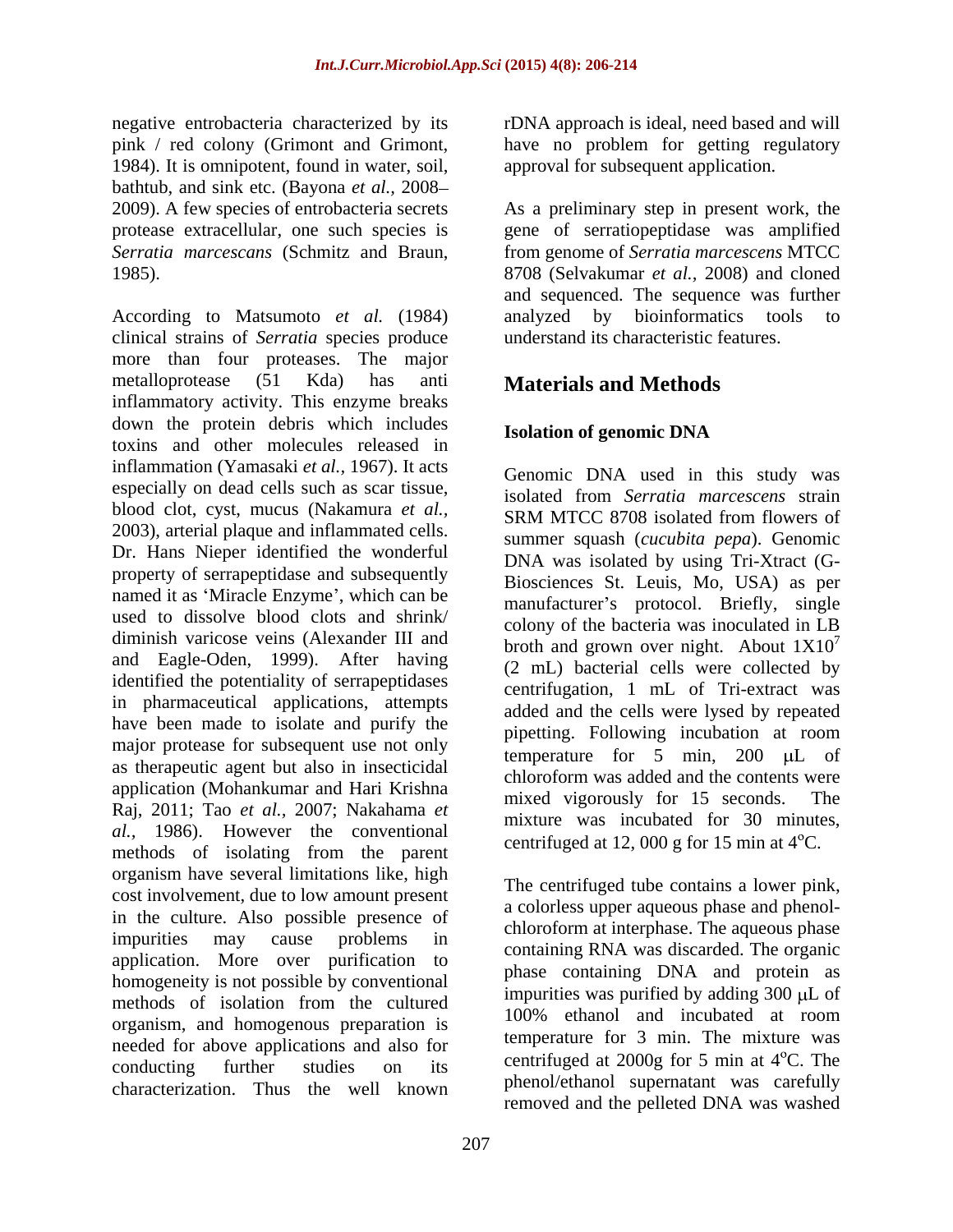with 1 mL 0.1M sodium citrate in 10% Cloning of serrapeptidase gene in pJET ethanol at room temperature. The mixture 1.2 cloning vector was centrifuged again at 2000g for 5 min. at  $2000g$  for 5 min at  $4^{\circ}$ C and the DNA k0701, Thermo Scientific, USA). The pellet was air dried for 15 min. Finally, the overhangs generated by Taq DNA NaOH to give a final concentration of  $0.3 \mu$ g/ $\mu$ L. The final pH was adjusted to 8.4 with HEPES buffer for PCR amplification.

# **Amplification of serrapeptidase gene by**

GGCGACGT] primers which were designed based on the sequence available in database. The primers were used at working dilution of  $20pm/\mu$  in sterile filtered water (FQW).

Optimum annealing temperature was overling the increased at  $57^{\circ}$ . determined by employing gradient PCR. Amplification reaction was carried out in 0.5 ml thin walled PCR tubes in a reaction mixture of  $50 \mu l$  which consisted of 20 pm of four dNTPS, 100ng template DNA and 1 unit of Taq DNA polymerase (Accu. Taq, Sigma). The PCR conditions used were; initial denaturation at  $95^{\circ}$ C for 5 min, beformed using the NCBI online followed by 35 thermal cycles, each with<br>programme "BLAST" (http://blast.ncbi. denaturation at 94 $\degree$ C for 1 min, annealing at  $\frac{\text{programme}}{\text{nlm.nih.gov/}}$ .  $60^{\circ}$ C for 1 min and extension at 72 $^{\circ}$ C for 3 min with a final extension at  $72^{\circ}$ C for 10 **Results and Discussion** min in an Eppendorf Master Cycler 5330 (Germany). No template DNA was used in negative control. The amplified  $DNA$  amplified  $MR$  are  $b$ y  $PCR$ : fragments were runned in 1% agarose gel electrophoresis along with negative control.

### **Cloning of serrapeptidase gene in pJET 1.2 cloning vector**

For the final wash, the pellet was suspended PCR product was purified from Agarose gel in 1.5 mL 70% ethanol and then centrifuged using GeneJET PCR Purification Kit (# DNA was resuspended in 300µL of 8mM polymerase in purified PCR fragment was **PCR** Scientific, USA). The contents were mixed The serrapeptidase gene was amplified using and incubated at  $70^{\circ}$ C for 5min. The ligation specific forward [Ser pep (L):  $5'$  reaction was carried out by adding 1  $\mu$  of GGAAGCTTCATATGCAATCTACTAAA pJET 1.2 cloning vector and 1 µL T4 DNA AAGGCAAT] and reverse [Ser pep (R): ligase enzyme with the blunted PCR 5 GCGAAGCTTACACGATAAAGTAGT product. The ligation mixture was kept at  $k0701$ , Thermo Scientific, overhangs generated by Taq DNA polymerase in purified PCR fragment was removed using DNA blunting enzyme. The blunting reaction mixture contained about 1  $\mu$ l purified DNA, 10  $\mu$ L of 2X reaction buffer,  $17 \mu L$  of nuclease free water and 1  $\mu$ L DNA blunting enzyme (Thermo by vortexing, centrifuged for 3-5 seconds  $22^{\circ}$ C for 5 min. The ligated mixture (1 µl) was transferred into competent  $E$ . *coli* DH  $\alpha$ cells and plated on LB agar containing  $50\mu g/mL$  ampicillin. The plates were kept overnight in an incubator at  $37^{\circ}$ C.

### **Sequencing and sequence analysis**

of each primer,  $25 \text{ mM Tris}$  - HCl (pH 8.3),  $\frac{1}{25}$  from two of the positive clopes and were  $50 \text{ mM KCl}, 1.5 \text{ mM } MgCl_2$ ,  $200 \text{ mM each}$  and  $\frac{10 \text{ m}}{100 \text{ m}}$  (we of the positive cross and were Colonies were screened by colony lysis and colony PCR. Plasmid DNAs were prepared from two of the positive clones and were subjected for sequencing at the facility available with Chromous Biotech Pvt Ltd., Bangalore, India, using ABI 3730 XL Genetic Analyzer. Sequence analysis was performed using the NCBI online programme "BLAST" [\(http://blast.ncbi](http://blast.ncbi). nlm.nih.gov/).

### **Results and Discussion**

#### **Amplification of 1.5 Kb serrapeptidase gene by PCR:**

Genomic DNA of *Serratia marcescens*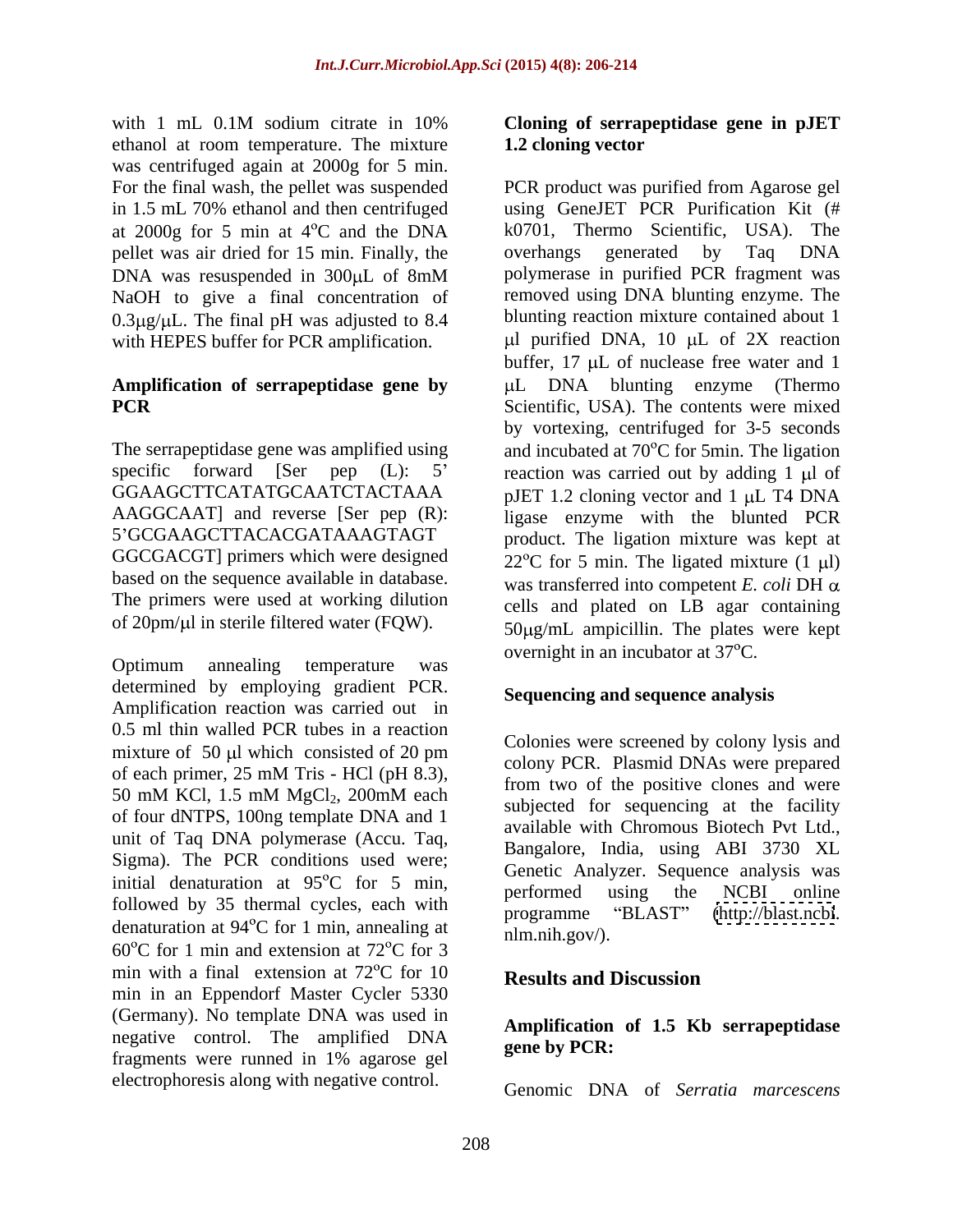(MTCC 8707) was extracted as described  $5\alpha$  and plated on LB agar plate (Ampillicin above. Serrapeptidase gene was amplified resistance). Only cells with recombinant using suitable primers. The amplified DNA plasmids were propagated because pJET 1.2 of 1.5 kb was analyzed by 1% Agarose gel vector contains a lethal gene, which electrophoresis ((Fig. 1). As seen in the disrupted by ligation of a DNA inserted into figure,  $2<sup>nd</sup>$  lane, a single intense band of size cloning site. Above 10 transformants with 1.5 kb was visible in the case of positive white colonies were observed. The white reaction with DNA template which is not colonies were subjected to lysis and seen negative control, indicating that the analyzed by 1% Agarose gel stained with PCR product is the specific gene amplified ethidium bromide to check there mobility. from the template using serrapeptidase Plasmids from all the 10 were found to be

pJET1.2 cloning vector. The ligated mixture was transferred into competent *E. coli* DH

specific primers. migrating slower than the control vector **Cloning of serrapeptidase gene in pJET** positive for the presence of inserted DNA. **1.2 cloning vector** Plasmid DNAs from two of the positive The purified PCR product was ligated into for the presence of serrapeptidase gene by (Figure not shown), indicating that these are colonies were purified and further studied sequence analysis.



**Fig. 1** Agarose gel electophoresis of amplified gene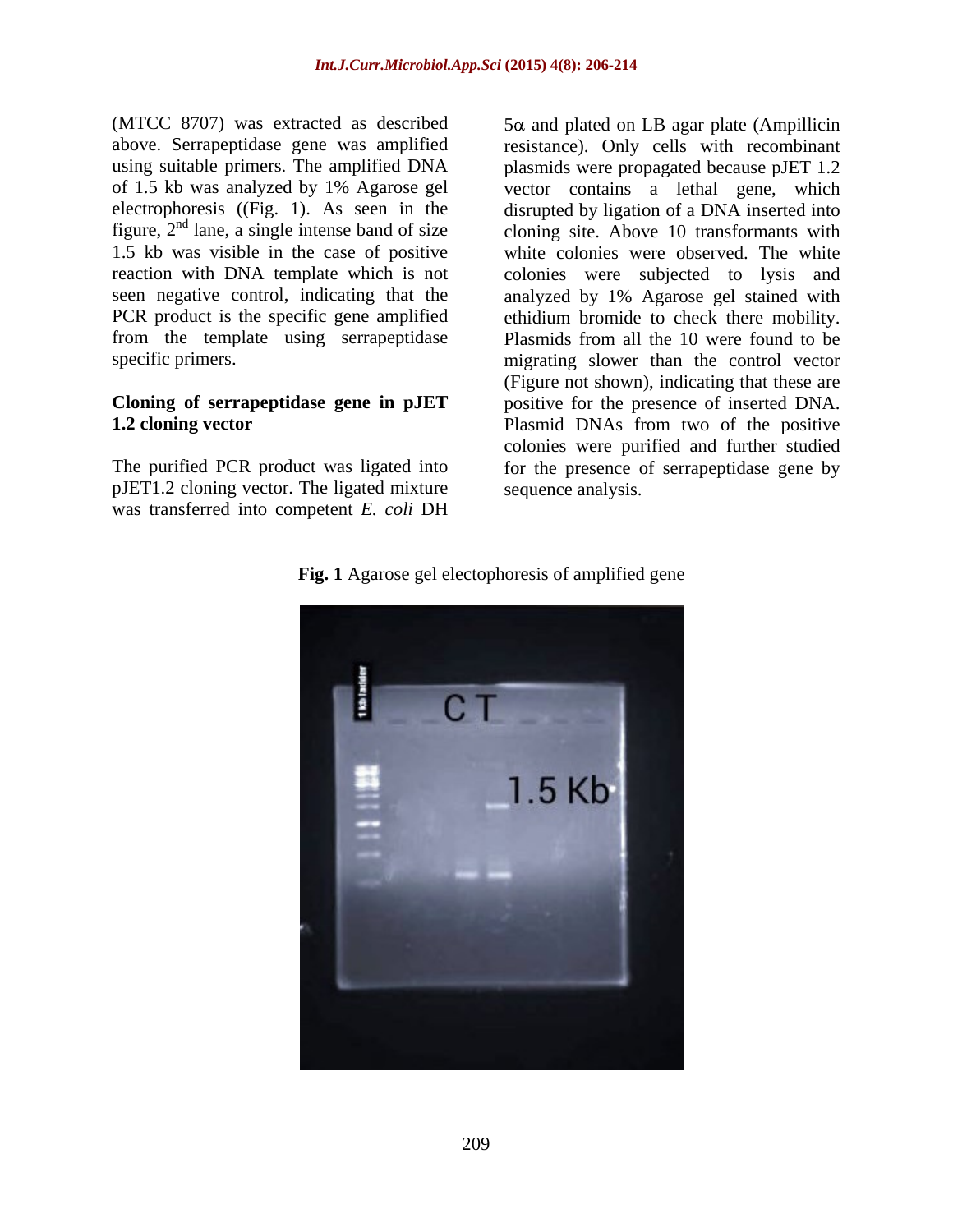### **Fig. 2** Nucleotide sequence of the cloned serratio peptidase gene [initiation codon (ATG) and termination site (TAA) underlined]

| ORIGIN |  |
|--------|--|
|--------|--|

| 1 ATGCAATCTA CTAAAAAGGC AATTGAAATT ACTGAATCCA GCCTCGCTGC CGCGACAACC    |
|------------------------------------------------------------------------|
| 61 GGTTACGATG CTGTAGACGA CCTGCTGCAT TATCATGAGC GGGGTAACGG GATTCAGATT   |
| 121 AATGGCAAGG ATTCATTTTC TAACGAGCAA GCTGGGCTGT TTATTACCCG TGAGAACCAA  |
| 181 ACCTGGAACG GTTACAAGGT ATTTGGCCAG CCGGTCAAAT TAACCTTCTC GTTCCCGGAC  |
| 241 TATAAGTTCT CTTCCACCAA CGTCGCCGGC GACACCGGGC TGAGCAAGTT CAGCGCGGAA  |
| 301 CAGCAGCAGC AGGCTAAGCT GTCGCTGCAG TCCTGGGCCG ACGTCGCCAA TATCACCTTC  |
| 361 ACCGAAGTGG CGGCCGGTCA AAAGGCCAAT ATCACCTTCG GCAATTACAG CCAGGATCGT  |
| 421 CCCGGCCACT ATGATTACGG CACCCAGGCC TACGCCTTCC TGCCGAACAC CATTTGGCAG  |
| 481 GGCCAGGATT TGGGCGGCCA GACCTGGTAC AACGTCAACC AATCCAACGT GAAGCATCCG  |
| 541 GCGACCGAAG ACTACGGCCG CCAGACGTTC ACCCATGAGA TTGGCCATGC GCTGGGCCTG  |
| 601 AGCCACCCGG GCGACTACAA CGCCGGTGAG GGCAACCCGA CCTATAGAGA TGTCACCTAT  |
| 661 GCGGAAGATA CCCGCCAGTT CAGCCTGATG AGCTACTGGA GTGAAACCAA TACCGGTGGC  |
| 721 GACAACGGCG GTCACTATGC CGCGGCTCCG CTGCTGGATG ACATTGCCGC CATTCAGCAT  |
| 781 CTGTATGGCG CCAACCTGTC GACCCGCACC GGCGACACCG TGTACGGCTT TAACTCCAAT  |
| 841 ACCGGTCGTG ACTTCCTCAG CACCACCAGC AACTCGCAGA AAGTGATCTT TGCGGCCTGG  |
| 901 GATGCGGGCG GCAACGATAC CTTCGACTTC TCCGGTTACA CCGCTAACCA GCGCATCAAC  |
| 961 CTGAACGAGA AATCGTTCTC CGACGTGGGC GGCCTGAAGG GCAACGTCTC GATCGCCGCC  |
| 1021 GGTGTGACCA TTGAGAACGC CATTGGCGGT TCCGGCAACG ACGTGATCGT CGGCAACGCG |
| 1081 GCCAACAACG TGCTGAAAGG CGGCGCGGGT AACGACGTGC TGTTCGGCGG CGGCGGGGCG |
| 1141 GATGAATTGT GGGGCGGTGC CGGCAAAGAC ATCTTCGTGT TCTCTGCCGC CAGCGATTCC |
| 1201 GCACCGGGCG CTTCAGACTG GATCCGCGAC TTCCAGAAGG GGATCGACAA GATCGACCTG |
| 1261 TCGTTCTTCA ATAAAGAAGC GCAGAGCAGC GATTTCATTC ACTTCGTCGA TCACTTCAGC |
| 1321 GGCACGGCCG GTGAGGCGCT GCTGAGCTAC AACGCGTCCA GCAACGTGAC AGATTTGTCG |
| 1381 GTGAACATCG GTGGGCATCA GGCGCCGGAC TTCCTGGTGA AAATCGTCGG CCAGGTAGAC |
| 1441 GTCGCCACTG ACTTTATCGT GTAA                                        |

#### **Fig.3** Sequence alignment showing homology between the cloned Serrapeptidase gene and corresponding gene of *Serratia marcescens strain: 2170*

| __                        | -0116<br>----<br>$\sim$ ser gene for serralysin m<br><b>EMATIA MATLESLE</b><br>чино<br>metan<br>$\sim$ occase |
|---------------------------|---------------------------------------------------------------------------------------------------------------|
| Select seq dbj AB873002.1 | ---<br>- -<br>rele cus,<br>$\pm$ am. $\angle$ 17                                                              |

Length: 1482

Features in this part of subject sequence:<br>Serratio peptidase Serratio peptidase

|                        | Score = $2687 \text{ bits}(1455)$ , Expect = 0.0                           |
|------------------------|----------------------------------------------------------------------------|
|                        | Identities = $1461/1464(99\%)$ , Gaps = $0/1464(0\%)$                      |
| Strand = $Plus / Plus$ |                                                                            |
| Query                  | ATGCAATCTACTAAAAAGGCAATTGAAATTACTGAATCCAGCCTCGCTGCCGCGACAACC 60            |
| Sbjct 19               | ATGCAATCTACTAAAAAGGCAATTGAAATTACTGAATCCAGCCTCGCTGCCGCGACAACC 78            |
| Query 61               | GGTTACGATGCTGTAGACGACCTGCTGCATTATCATGAGCGGGGTAACGGGATTCAGATT 120           |
| Sbjct 79               | GGTTACGATGCTGTAGACGACCTGCTGCATTATCATGAGCGGGGTAACGGGATTCAGATT 138           |
| Query 121              | AATGGCAAGGATTCATTTTCTAACGAGCAAGCTGGGCTGTTTATTACCCGTGAGAACCAA 180           |
|                        | Sbjct 139 AATGGCAAGGATTCATTTTCTAACGAGCAAGCTGGGCTGTTTATTACCCGTGAGAACCAA 198 |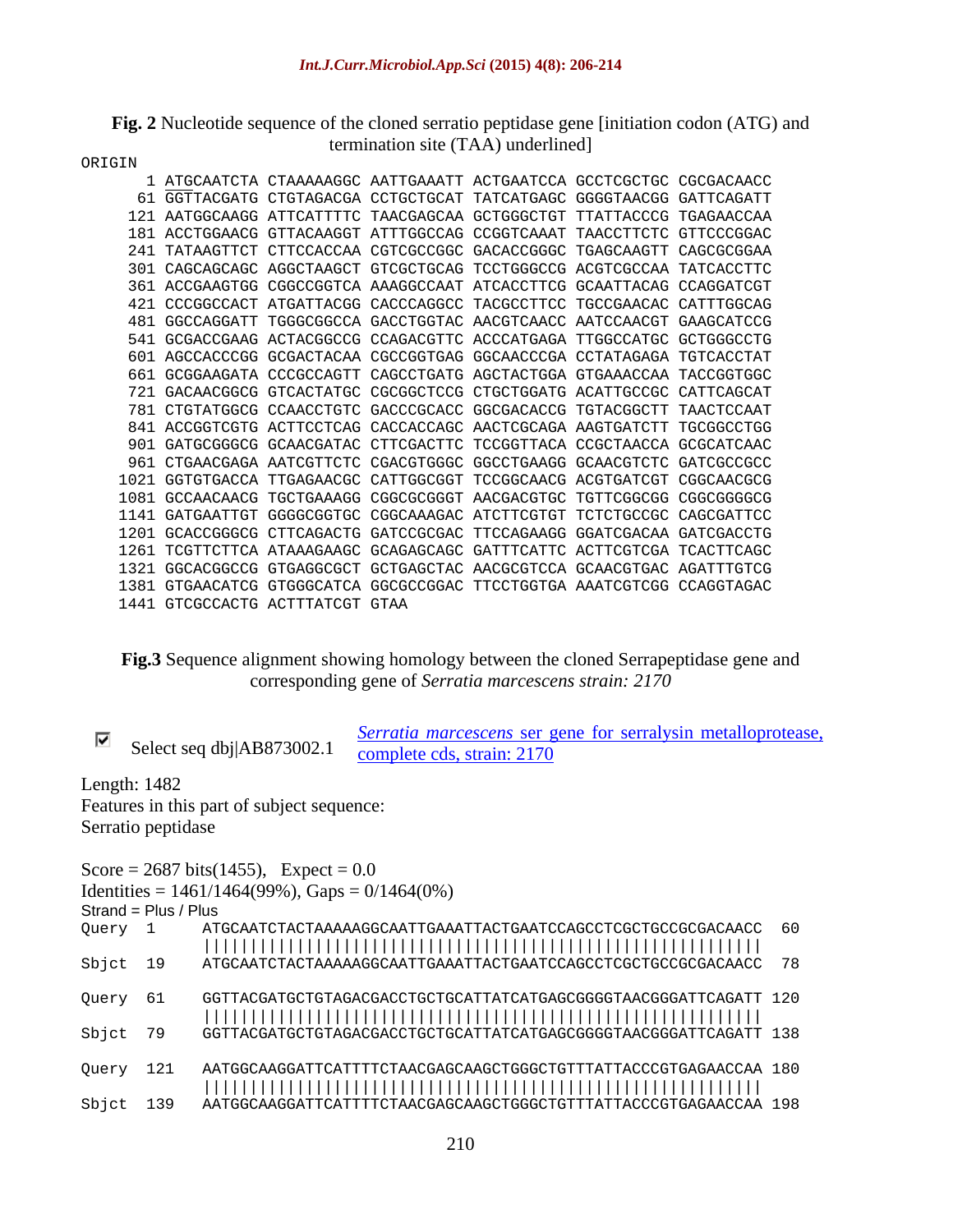| Query 181<br>Sbjct 199 | ACCTGGAACGGTTACAAGGTATTTGGCCAGCCGGTCAAATTAACCTTCTCGTTCCCGGAC 240                                                                     |  |
|------------------------|--------------------------------------------------------------------------------------------------------------------------------------|--|
| Query 241<br>Sbjct 259 | TATAAGTTCTCTCCACCAACGTCGCCGGCGACACCGGCTGAGCAAGTTCAGCGCGAA 300                                                                        |  |
| Query 301<br>Sbjct 319 | CAGCAGCAGCAGGCTAAGCTGTCGCTGCAGTCCTGGGCCGACGTCGCCAATATCACCTTC 360                                                                     |  |
| Query 361<br>Sbjct 379 | ACCGAAGTGGCGGCCGGTCAAAAGGCCAATATCACCTTCGGCAATTACAGCCAGGATCGT 420<br>ACCGAAGTGGCGGCCGGTCAAAAGGCCAATATCACCTTCGGCAATTACAGCCAGGATCGT 438 |  |
| Query 421<br>Sbjct 439 | CCCGGCCACTATGATTACGGCACCCAGGCCTACGCCTTCCTGCCGAACACCATTTGGCAG 480<br>CCCGGCCACTATGATTACGGCACCCAGGCCTACGCCTTCCTGCCGAACACCATTTGGCAG 498 |  |
| Query 481<br>Sbjct 499 | GGCCAGGATTTGGGCGGCCAGACCTGGTACAACGTCAACCAATCCAACGTGAAGCATCCG 540<br>GGCCAGGATTTGGGCGGCCAGACCTGGTACAACGTCAACCAATCCAACGTGAAGCATCCG 558 |  |
| Query 541<br>Sbjct 559 | GCGACCGAAGACTACGGCCGCCAGACGTTCACCCATGAGATTGGCCATGCGCTGGGCCTG 600                                                                     |  |
| Query 601<br>Sbjct 619 | AGCCACCCGGCGACTACAACGCCGGTGAGGCCAACCCGACCTATAGAGATGTCACCTAT 660                                                                      |  |
| Query 661<br>Sbjct 679 | GCGGAAGATACCCGCCAGTTCAGCCTGATGAGCTACTGGAGTGAAACCAATACCGGTGGC 720                                                                     |  |
| Query 721<br>Sbjct 739 | GACAACGGCGGTCACTATGCCGCGGCTCCGCTGCTGGATGACATTGCCGCCATTCAGCAT 780<br>GACAACGGCGGTCACTATGCCGCGGCTCCGCTGCTGGATGACATTGCCGCCATTCAGCAT 798 |  |
| Query 781<br>Sbjct 799 | CTGTATGGCGCCAACCTGTCGACCCGCACCGGCGACACCGTGTACGGCTTTAACTCCAAT 840<br>CTGTATGGCGCCAACCTGTCGACCCGCACCGGCGACACCGTGTACGGCTTTAACTCCAAT 858 |  |
| Query 841<br>Sbjct 859 | ACCGGTCGTGACTTCCTCAGCACCACCAGCAACTCGCAGAAAGTGATCTTTGCGGCCTGG 900                                                                     |  |
| Query 901<br>Sbjct 919 | GATGCGGGCGCAACGATACCTTCGACTTCTCCGGTTACACCGCTAACCAGCGCATCAAC 960<br>GATGCGGGCGCCAACGATACCTTCGACTTCTCCGGTTACACCGCTAACCAGCGCATCAAC 978  |  |
| Query 961<br>Sbjct 979 | CTGAACGAGAAATCGTTCTCCGACGTGGGCGGCCTGAAGGGCAACGTCTCGATCGCCGCC1020<br>CTGAACGAGAAATCGTTCTCCGACGTGGGCGGCCTGAAGGGCAACGTCTCGATCGCCGCC1038 |  |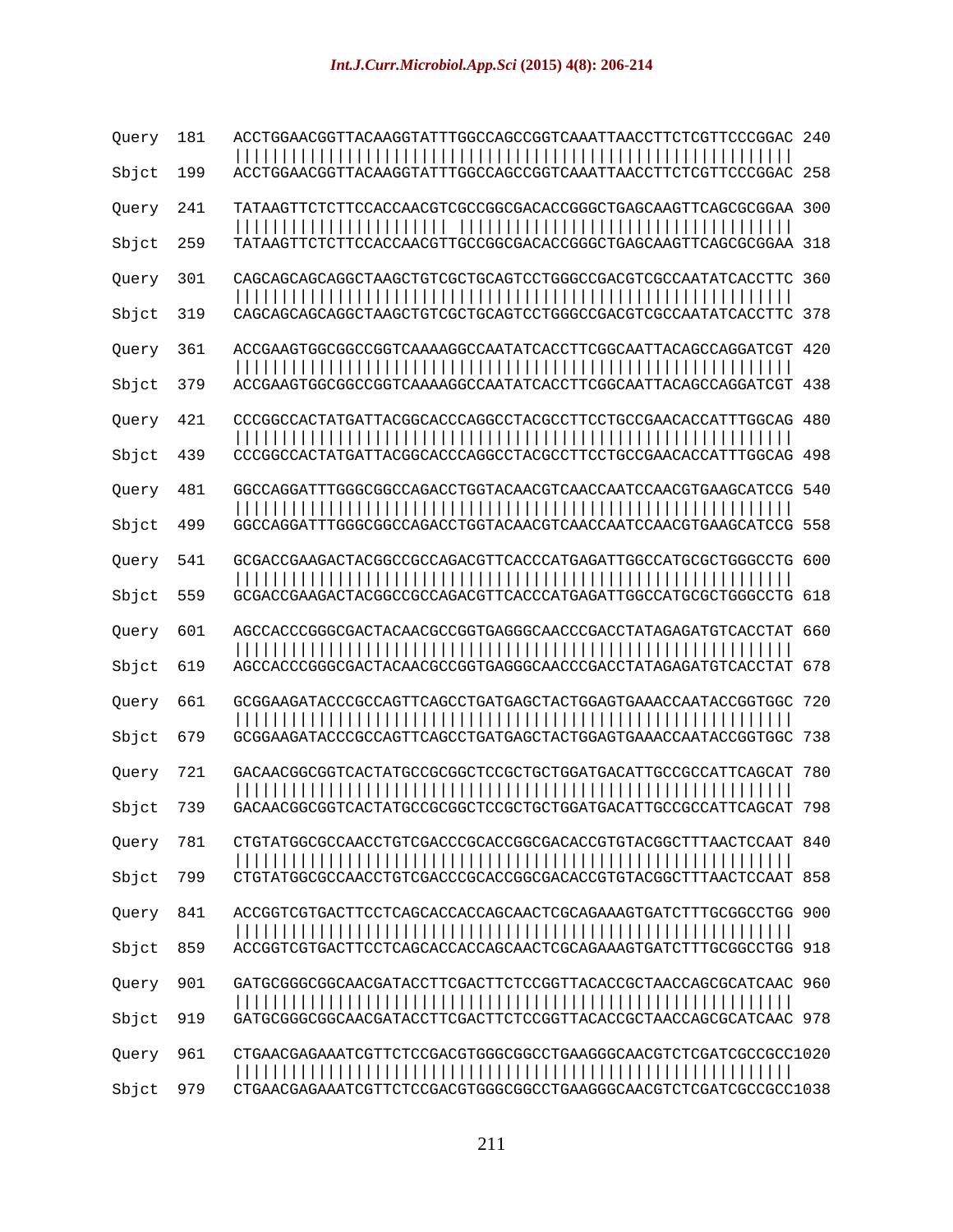#### *Int.J.Curr.Microbiol.App.Sci* **(2015) 4(8): 206-214**

| Query 1021    | GGTGTGACCATTGAGAACGCCATTGGCGGTTCCGGCAACGACGTGATCGTCGGCAACGCG1080 |  |  |
|---------------|------------------------------------------------------------------|--|--|
| Sbjct 1039    | GGTGTGACCATTGAGAACGCCATTGGCGGTTCCGGCAACGACGTGATCGTCGGCAACGCG1098 |  |  |
| Query 1081    |                                                                  |  |  |
| Sbjct 1099    |                                                                  |  |  |
| Query 1141    | GATGAATTGTGGGGCGGTGCCGGCAAAGACATCTTCGTGTTCTCTGCCGCCAGCGATTCC1200 |  |  |
| Sbjct 1159    |                                                                  |  |  |
| 1201<br>Query | GCACCGGGCGCTTCAGACTGGATCCGCGACTTCCAGAAGGGGATCGACAAGATCGACCTG1260 |  |  |
| 1219<br>Sbjct | CGGGCGCTTCAGACTGGATCCGCGACTTCCAGAAGGGGATCGACAAGATCGACCTG1278     |  |  |
| Query 1261    |                                                                  |  |  |
| Sbjct 1279    |                                                                  |  |  |
| Query 1321    | GGCACGGCCGGTGAGGCGCTGCTGAGCTACAACGCGTCCAGCAACGTGACAGATTTGTCG1380 |  |  |
| Sbjct 1339    | GGCACGGCCGGTGAGGCGCTGCTGAGCTACAACGCGTCCAGCAACGTGACCGATTTGTCG1398 |  |  |
| Query 1381    | GTGAACATCGGTGGCATCAGGCGCCGGACTTCCTGGTGAAAATCGTCGGCCAGGTAGAC1440  |  |  |
| Sbjct 1399    | GTGAACATCGGTGGCATCAGGCGCCGGACTTCCTGGTGAAAATCGTCGGCCAGGTAGAC1458  |  |  |
| Query 1441    | GTCGCCACTGACTTTATCGTGTAA 1464                                    |  |  |
| Sbjct 1459    | GTCGCCACGGACTTTATCGTGTAA 1482                                    |  |  |

#### **Fig.4** Deduced amino acid sequence of *Serratia marcescens* serrapeptidase gene (Zinc ligand binding domains are underlined and \* active site amino acid)

1 ATGCAATCTACTAAA AAGGCAATTGAAATT ACTGAATCCAGCCTC GCTGCCGCGACAACC 1 <mark>M Q S T K K A I E I T E S S L A A A T T</mark> 61 GGTTACGATGCTGTA GACGACCTGCTGCAT TATCATGAGCGGGGT AACGGGATTCAGATT 21 G Y D A V D D L L H Y H E R G N G I Q I 121 AATGGCAAGGATTCA TTTTCTAACGAGCAA GCTGGGCTGTTTATT ACCCGTGAGAACCAA 41 N G K D S F S N E Q A G L F I T R E N Q 181 ACCTGGAACGGTTAC AAGGTATTTGGCCAG CCGGTCAAATTAACC TTCTCGTTCCCGGAC 61 T W N G Y K V F G Q P V K L T F S F P D 241 TATAAGTTCTCTTCC ACCAACGTCGCCGGC GACACCGGGCTGAGC AAGTTCAGCGCGGAA 81 Y K F S S T N V A G D T G L S K F S A E 301 CAGCAGCAGCAGGCT AAGCTGTCGCTGCAG TCCTGGGCCGACGTC GCCAATATCACCTTC 101 Q Q Q Q A K L S L Q S W A D V A N I T F 361 ACCGAAGTGGCGGCC GGTCAAAAGGCCAAT ATCACCTTCGGCAAT TACAGCCAGGATCGT 121 T E V A A G Q K A N I T F G N Y S Q D R 421 CCCGGCCACTATGAT TACGGCACCCAGGCC TACGCCTTCCTGCCG AACACCATTTGGCAG 141 P G H Y D Y G T Q A Y A F L P N T I W Q 481 GGCCAGGATTTGGGC GGCCAGACCTGGTAC AACGTCAACCAATCC AACGTGAAGCATCCG 161 G Q D L G G Q T W Y N V N Q S N V K H P 541 GCGACCGAAGACTAC GGCCGCCAGACGTTC ACCCATGAGATTGGC CATGCGCTGGGCCTG 181 A T E D Y G R Q T F T \*H E I G \*H A L G LM Q S T K K A I E I T E S S L A A A T T G Y D A V D D L L H Y H E R G N G I Q I N G K D S F S N E Q A G L F I T R E N Q T W N G Y K V F G Q P V K L T F S F P D Y K F S S T N V A G D T G L S K F S A E Q Q Q Q A K L S L Q S W A D V A N I T F T E V A A G Q K A N I T F G N Y S Q D R P G H Y D Y G T Q A Y A F L P N T I W Q G Q D L G G Q T W Y N V N Q S N V K H P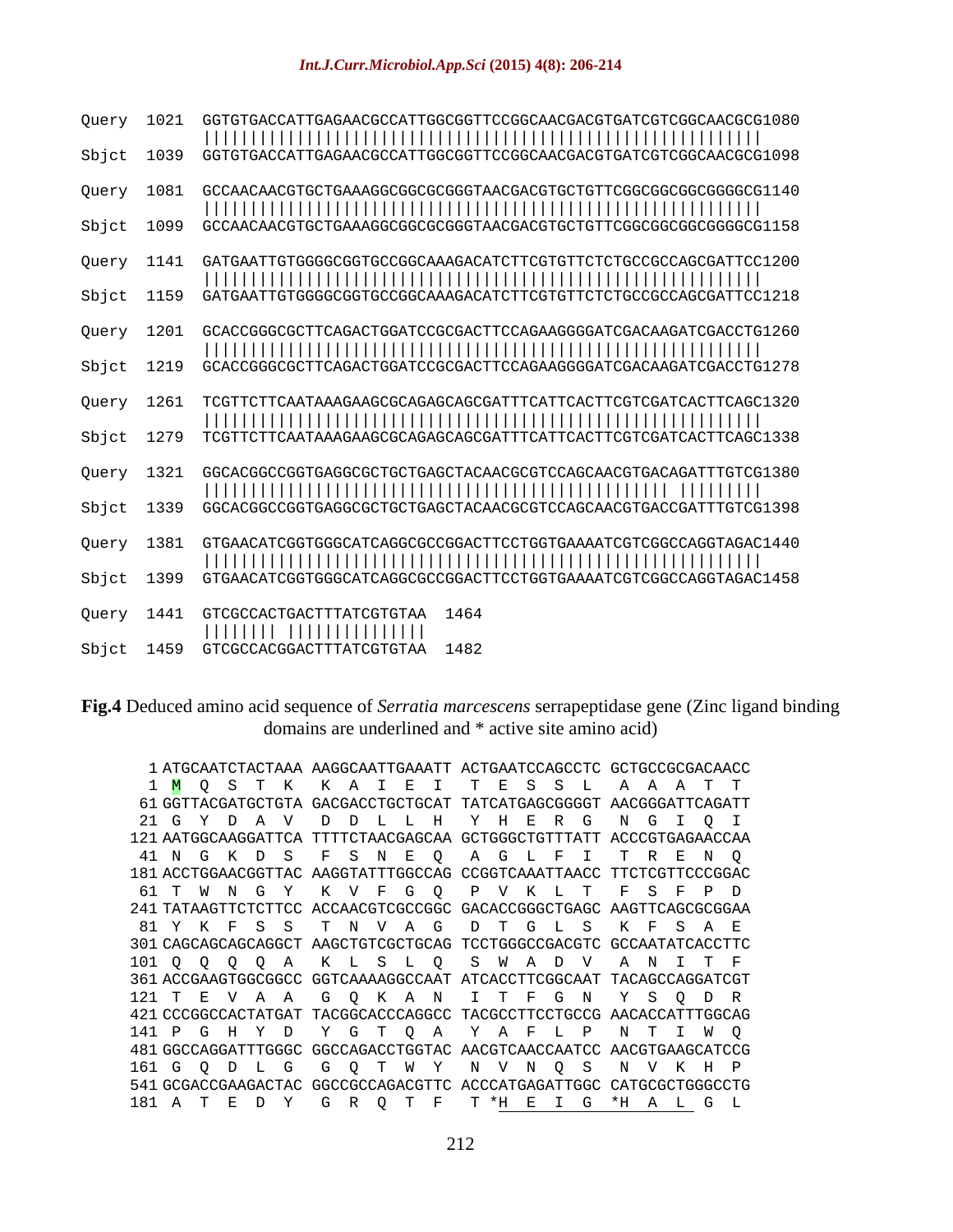| 601 AGCCACCCGGGCGAC TACAACGCCGGTGAG GGCAACCCGACCTAT AGAGATGTCACCTAT  |  |
|----------------------------------------------------------------------|--|
| 201 SHP GD Y N A G E G N P T Y R D V T Y                             |  |
| 661 GCGGAAGATACCCGC CAGTTCAGCCTGATG AGCTACTGGAGTGAA ACCAATACCGGTGGC  |  |
| 221 A E D T R Q F S L M S Y W S E T N T G G                          |  |
| 721 GACAACGGCGGTCAC TATGCCGCGGCTCCG CTGCTGGATGACATT GCCGCCATTCAGCAT  |  |
| 241 D N G G H Y A A A P L L D D I A A I Q H                          |  |
| 781 CTGTATGGCGCCAAC CTGTCGACCCGCACC GGCGACACCGTGTAC GGCTTTAACTCCAAT  |  |
| 261 L Y G A N L S T R T G D T V Y G F N S N                          |  |
| 841 ACCGGTCGTGACTTC CTCAGCACCACCAGC AACTCGCAGAAAGTG ATCTTTGCGGCCTGG  |  |
| 281 T G R D F L S T T S N S Q K V I F A A W                          |  |
| 901 GATGCGGGCGGCAAC GATACCTTCGACTTC TCCGGTTACACCGCT AACCAGCGCATCAAC  |  |
| 301 D A G G N D T F D F S G Y T A N Q R I N                          |  |
| 961 CTGAACGAGAAATCG TTCTCCGACGTGGGC GGCCTGAAGGGCAAC GTCTCGATCGCCGCC  |  |
| 321 L N *E K S F S D V G G L K G N V S I A A                         |  |
| 1021 GGTGTGACCATTGAG AACGCCATTGGCGGT TCCGGCAACGACGTG ATCGTCGGCAACGCG |  |
| 341 G V T I E N A I G G S<br>VIVGNA<br>G N D                         |  |
| 1081 GCCAACAACGTGCTG AAAGGCGGCGCGGGT AACGACGTGCTGTTC GGCGGCGGCGGGGCG |  |
| 361 A N N V L K G G A G N D V L F G G G G A                          |  |
| 1141 GATGAATTGTGGGGC GGTGCCGGCAAAGAC ATCTTCGTGTTCTCT GCCGCCAGCGATTCC |  |
| 381 D E L W G G A G K D I F V F S A A S D S                          |  |
| 1201 GCACCGGGCGCTTCA GACTGGATCCGCGAC TTCCAGAAGGGGATC GACAAGATCGACCTG |  |
| 401 A P G A S D W I R D F O K G I D K I D L                          |  |
| 1261 TCGTTCTTCAATAAA GAAGCGCAGAGCAGC GATTTCATTCACTTC GTCGATCACTTCAGC |  |
| 421 S F F N K E A Q S S D F I H F V D H F S                          |  |
| 1321 GGCACGGCCGGTGAG GCGCTGCTGAGCTAC AACGCGTCCAGCAAC GTGACAGATTTGTCG |  |
| 441 G T A G E A L L S Y N A S S N V T D L S                          |  |
| 1381 GTGAACATCGGTGGG CATCAGGCGCCGGAC TTCCTGGTGAAAATC GTCGGCCAGGTAGAC |  |
| 461 V N I G G H Q A P D F L V K I V G Q V D                          |  |
| 1441 GTCGCCACTGACTTT ATCGTGTAA                                       |  |
| 481 V A T D F I V *                                                  |  |

A nucleotide sequence of 1500 bp could be acids from the sequenced nucleotides were read from the ladder sequence. The derived amino acid sequence showed single open thestop codon TAA at 1464 bp from ATG reading frame of 1464 nucleotides (Fig. 2) encoding a protein of 487 amino acid

The sequence has an ATG codon at nucleotide position 1-3 and a termination lysine, yielding a net negative charge on codon at nucleotide position 1462-1464. The sequence was compared with the published sequence (Fig. 3), which showed homology of 100% with Serralysin metalloprotease gene of *Serratia marcescens*, strain 2170.<br>The sequence was submitted to NCBI http://www.ncbi.nlm.nih.gov/structure/cdd/ genbank nucleotide database and accession number (KP869847) was obtained. The GC serrapeptidase has a conserved domain

**Sequence analysis** Sequence analysis **Sequence** and  $\frac{1}{2}$  and  $\frac{1}{2}$  content of the amplified gene was 58% and residues (Fig. 4). including 18 glutamic acid residues and 38 content of the amplified gene was 58% and AT content was 42%. The derived amino found to be of 487 amino acids (Fig. 4) with (start codon). The derived amino acid sequence has total of 56 acidic amino acids aspartic acid residues, and 29 basic amino acids including 10 arginine residues and 19 protein rendering the protein acidic.

> In silico analysis of the conserved domains using databases available at:

<http://www.ncbi.nlm.nih.gov/structure/cdd/> [wrpsb.cgi](http://wrpsb.cgi) clearly showed that the